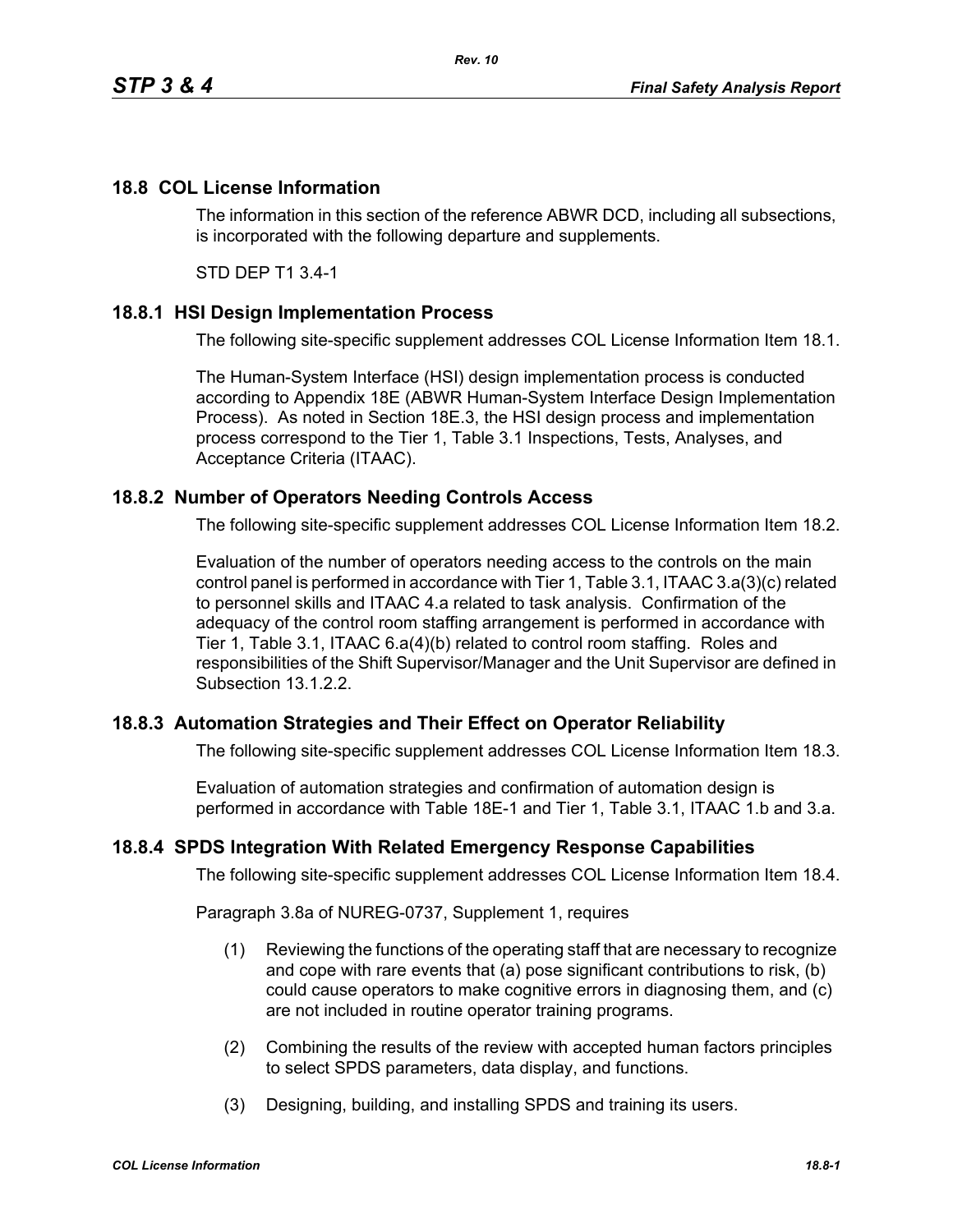Reviewing the functions of the operating staff considers insights from probabilistic risk assessment and human reliability analysis and is performed in accordance with Tier 1, Table 3.1, ITAAC 4 related to task analyses. Selection of safety parameter display system (SPDS) parameters, data display, and functions, including incorporation of the SPDS function as part of the plant status summary information on the large display panel (Subsection 18.4.2.1, Item 14), is performed in accordance with Tier 1, Table 3.1, ITAAC 5 related to HSI design. SPDS training is an integral part of control room operator training and identification of training needs is performed in accordance with Tier 1, Table 3.1, ITAAC 1.b(3) related to training.

## **18.8.5 Standard Design Features Design Validation**

The following site-specific supplement addresses COL License Information Item 18.5.

Validation of the main control room standard design features is performed in accordance with Tier 1, Table 3.1, ITAAC 6.

#### **18.8.6 Remote Shutdown System Design Evaluation**

The following site-specific supplement addresses COL License Information Item 18.6.

Evaluation of reliability, and confirmation of design adequacy, of the Remote Shutdown System is performed in accordance with Tier 1, Table 3.1, ITAAC 5.a(2) related to HSI design, ITAAC 1.b(3) related to training, ITAAC 6.a(2)(a) related to validating equipment hardware and software-driven functions, and ITAAC 6.a(6) related to performance measures.

#### **18.8.7 Local Valve Position Indication**

The following site-specific supplement addresses COL License Information Item 18.7.

Valve position indication (VPI) requirements, including monitoring that satisfies Regulatory Guide 1.47, are met as discussed in Subsection 1A.2.18 and Subsection 7.1.2. The following valves, for which evaluations indicate that local VPI is needed, are required to have a positive, mechanical indication of the valve's overall position which can be determined by direct observation at the valve without instruments or power:

- (1) All power-operated valves,
- (2) All large manual valves (i.e., 5 cm or larger),
- (3) Small manual valves (i.e., less than 5 cm) which are important to safe plant operations.

Local VPI requirement evaluation records shall be placed in the HFE Issue Tracking System. The local VPI requirements are imposed at a project-level and a componentlevel. A project-level design manual imposes requirements for standard HSI practice and NUREG-0700 compliance from system designers and specifiers of local control stations involving local VPI. Valve manufacturers are required to certify that valves meet valve procurement specifications, including compliance with local VPI requirements.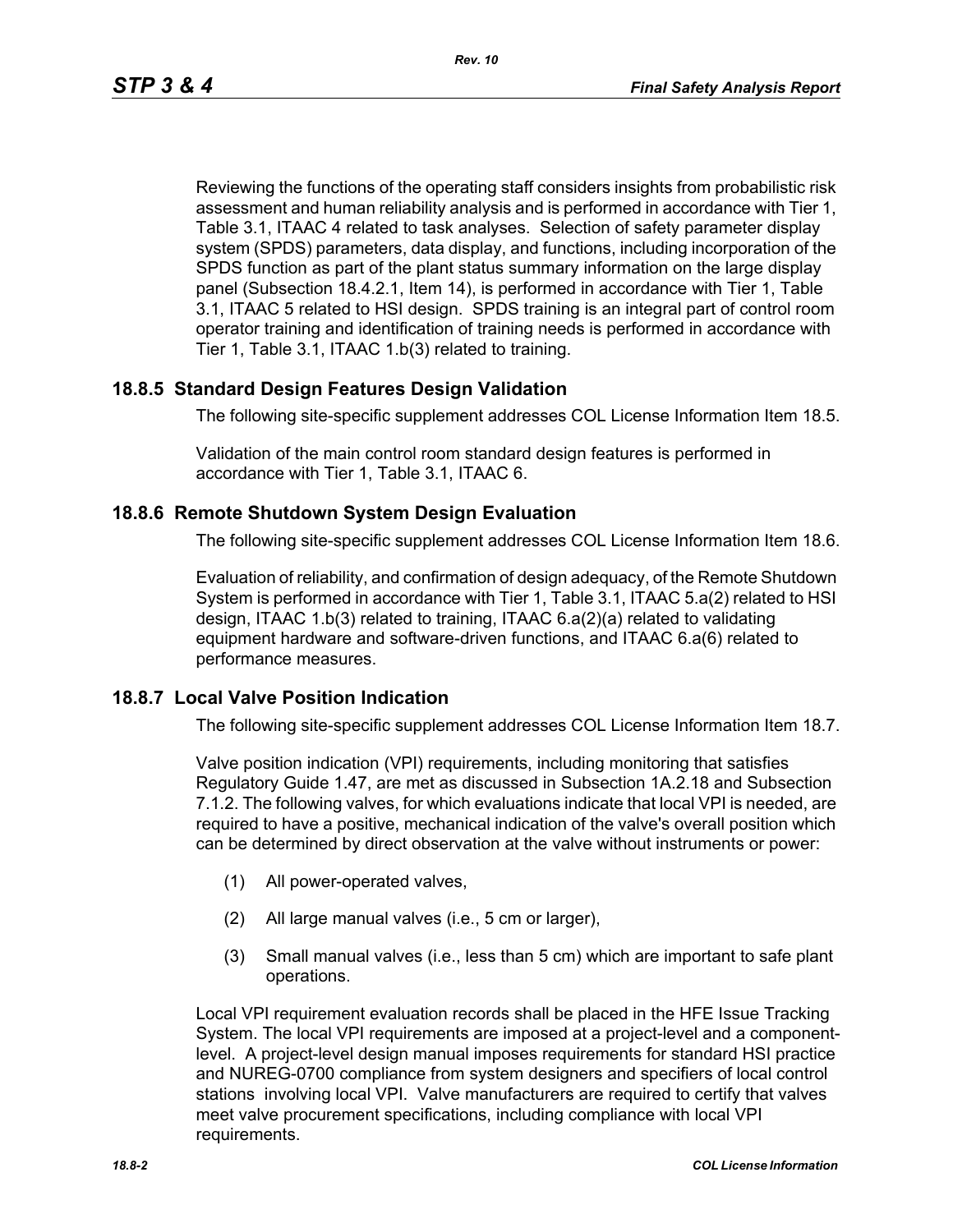## **18.8.8 Operator Training**

The following site-specific supplement addresses COL License Information Item 18.8.

An operator training program that meets the requirements of 10 CFR 50 is addressed in Section 13.2. Identification of personnel training needs is performed in accordance with Tier 1, Table 3.1, ITAAC 1.b(3) related to training.

## **18.8.9 Safety System Status Monitoring**

The following site-specific supplement addresses COL License Information Item 18.9.

The human factors aspects of TMI Item I.D.3 are addressed by the detailed design implementation process that is performed in accordance with Tier 1, Table 3.1 ITAAC. The design meets RG 1.47 (Bypassed and Inoperable Status Indication for Nuclear Power Plant Safety Systems) recommendations as described in Subsections 1A.2.18 and 7.1.2.10.2.

# **18.8.10 PGCS Malfunction**

STD DEP T1 3.4-1

*As part of the verification and validation effort, the COL applicant shall consider malfunctions of the Power Generation Control function of the process computer system* Plant Computer Functions *(Subsection 18.4.2.6.1).*

The following site-specific supplement addresses COL License Information Item 18.10.

Malfunctions of the Power Generation Control function are evaluated using dynamic task performance testing. The evaluation is performed in accordance with Tier 1, Table 3.1, ITAAC 6.a(5) related to operational conditions and upsets, and ITAAC 6.a(6) related to performance measures.

#### **18.8.11 Local Control Stations**

The following site-specific supplement addresses COL License Information Item 18.11.

Evaluation of operations at local control stations critical to plant safety is performed in accordance with Tier 1, Table 3.1, ITAAC 2.a(3) related to critical functions, ITAAC 4.a(3) related to critical tasks, and ITAAC 6.a(4)(a) related to function and task achievement.

#### **18.8.12 As-Built Evaluation of MCR and RSS**

The following site-specific supplement addresses COL License Information Item 18.12.

The as-built configurations of the main control room (MCR) and the remote shutdown system (RSS) are verified for conformance with the validated configurations. The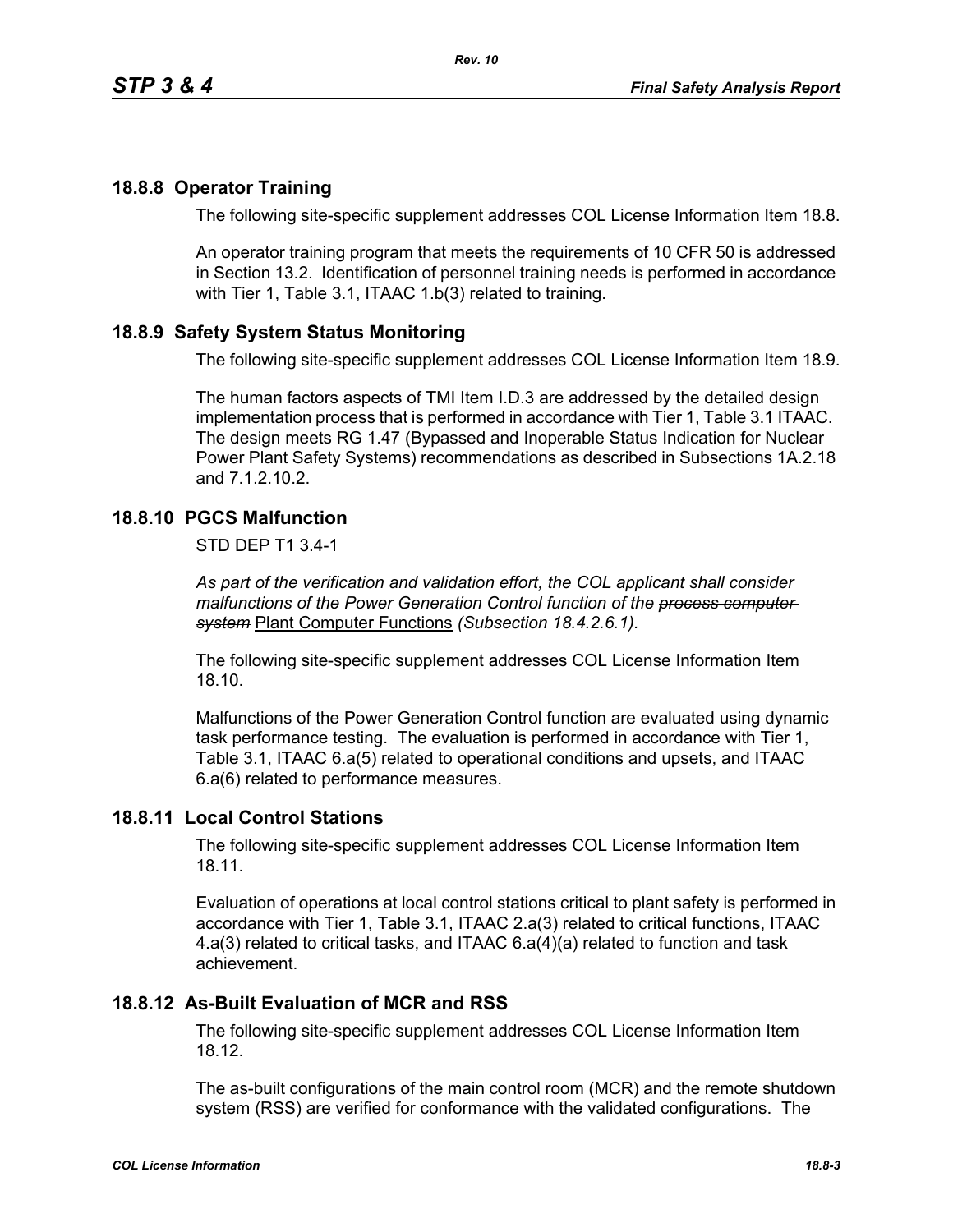verification is performed in accordance with Tier 1, Table 3.1, ITAAC 7, and the results are documented in a report.

# **18.8.13 Accident Monitoring Instrumentation**

The following site-specific supplement addresses COL License Information Item 18.13.

Accident monitoring instrumentation requirements, including TMI Item II.F.1 and the recommendations of Regulatory Guide 1.97, are met as discussed in Subsection 1A.2.17 and Section 7.5. TMI Item II.F.1 in NUREG-0737 (Clarification of TMI Action Plan Requirements, November 1980) concerns the potential for increased operator error due to adding accident monitoring displays and controls in the control rooms of existing plants. Accident monitoring instrumentation is part of the integrated HSI that is human factor engineered according to the HSI design implementation process described in Appendix 18E. The process considers (a) the use of accident monitoring information by an operator during both normal and abnormal plant conditions, (b) integration into emergency procedures, (c) integration into operator training, and (d) other alarms during emergency and need for prioritization of alarms.

# **18.8.14 In-Core Cooling Instrumentation**

The following site-specific supplement addresses COL License Information Item 18.14.

The standard ABWR design has reactor pressure vessel (RPV) level instrumentation that provides adequate detection and indication of in-core cooling as required by this TMI item (Ref: NUREG-1503, Subsection 20.5.30). In-core cooling instrumentation requirements, including TMI Item II.F.2 and the recommendations of Regulatory Guide 1.97, are met as discussed in Subsection 1A.2.16 and Section 7.5.

In-core cooling instrumentation is part of the integrated HSI that is human factor engineered according to the HSI design implementation process described in Appendix 18E. The process considers the types and locations of displays and alarms. It also considers (a) the use of in-core cooling information by an operator during both normal and abnormal plant conditions, (b) integration into emergency procedures, (c) integration into operator training, and (d) other alarms during emergency and need for prioritization of alarms.

# **18.8.15 Performance of Critical Tasks**

#### STD DEP T1 3.4-1

*The COL applicant shall evaluate the adequacy of the HSI with respect to providing the controls, displays and alarms necessary for timely performance of critical tasks. Critical tasks shall include, as a minimum, those operator actions which have significant impact on the PRA results, as presented in Section 19D.7, and the operator actions to isolate the reactor and inject water for the postulated event scenarios of a commonmode failure of the Safety System Logic and Control System and/or the Essential Multiplexing System* Communication Function *concurrent with the design basis main*